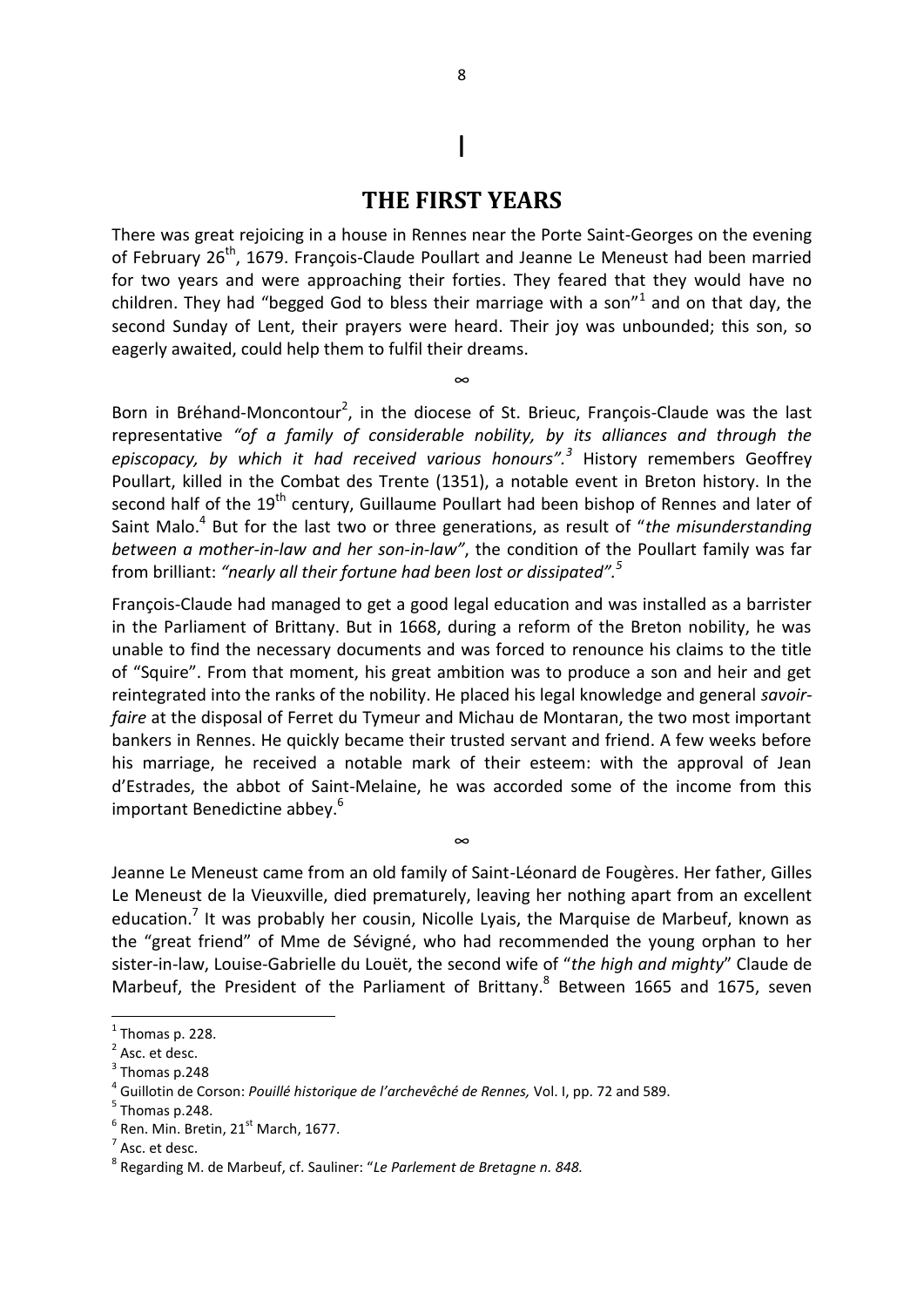children, two girls and five boys, were born into the house of the Marbeufs. One of the girls entered the Visitation Sisters and two of the boys became members of the Knights of Malta. Another was the father of the Comte de Marbeuf, the governor of Corsica and protector of the young Napoleon Bonaparte; he got him into the military school at Brienne and he spent his holidays in his chateau de Callac. $<sup>1</sup>$ </sup>

Jeanne was a second mother to all these children and the Marbeuf family showed their gratitude to her in various ways. Although they counted many Countesses and Marquises amongst their friends and relations, it was Jeanne who was asked to be the godmother of their second daughter, Jeanne-Claude. After the death of Louise-Gabrielle du Louët in 1674, she took complete charge of the family. To help her in educating the older children, she asked her cousin, Fr. Pierre Cheux de la Maisoneuve, to come to her aid. Even after the remarriage of the Comte de Marbeuf with the widow Sébastien Le Meneust du Bouédrier, up to the time of her own marriage, Jeanne continued to devote herself to the children who had become so important in her life. This partially explains the unusual length of her engagement to François-Claude. They had been close friends since 1668; in that same year, they were godfather and godmother to a niece and the regular visits of Jeanne to the chateau of Gué explain why the beautiful signature of François-Claude appears frequently in the parish registers of Servon-sur-Vilaine. It was in the church of Servon that they finally married, on May  $27<sup>th</sup>$ , 1677. The nuptial blessing was given by Pierre Cheux, in the presence of the Comte de Marbeuf and many friends. François-Claude had two lines inserted into the marriage contract which evidently meant a lot to him: *"The said Poullart des Places declares that he will neither renounce nor take the title of Equerry, used by his ancestors, until he has recovered his claims".* 

This was the marriage that was blessed and on February  $26<sup>th</sup>$ , there was great rejoicing in the household at the birth of a son. François now felt that his line had been assured and that they would once more take their place amongst the nobility. Jeanne was equally happy. She now had her own child who would benefit from her long experience of bringing up other people's children. She shared her husband's vision of a very bright future for the family and determined to play her part in making it a reality.

∞

The baby was baptised Claude-François the following day in the parish church of Saint-Pierre-en-Saint Georges. These were the names of his godparents: Count Claude de Marbeuf and Françoise Truillot, the wife of Ferret du Tymeur and a close friend of Mme de Sévigné, who talks about her in her correspondence.<sup>2</sup> It would be difficult to find grander godparents than that in the city of Rennes! But his parents sought an even higher protection for their son by consecrating the baby to the Virgin Mary and promising to dress him in white until he reached the age of seven. $3$ 

So M. Poullart des Places now had a son, but to make his dreams a reality, he had to build up his own personal fortune. He did this over the next twenty years by dint of incredibly hard work in many different areas, but never descending to dishonest means.

∞

**.** 

<sup>&</sup>lt;sup>1</sup> Fr. Saulnier: "Notes on the families of the Parliament of Brittany". (Ms. In the Rennes library).

<sup>2</sup> *Lettres*… Edit. Des *Grands Écrivins*, Tome VIII, pp 96 & 99.

 $3$  Thomas p. 228.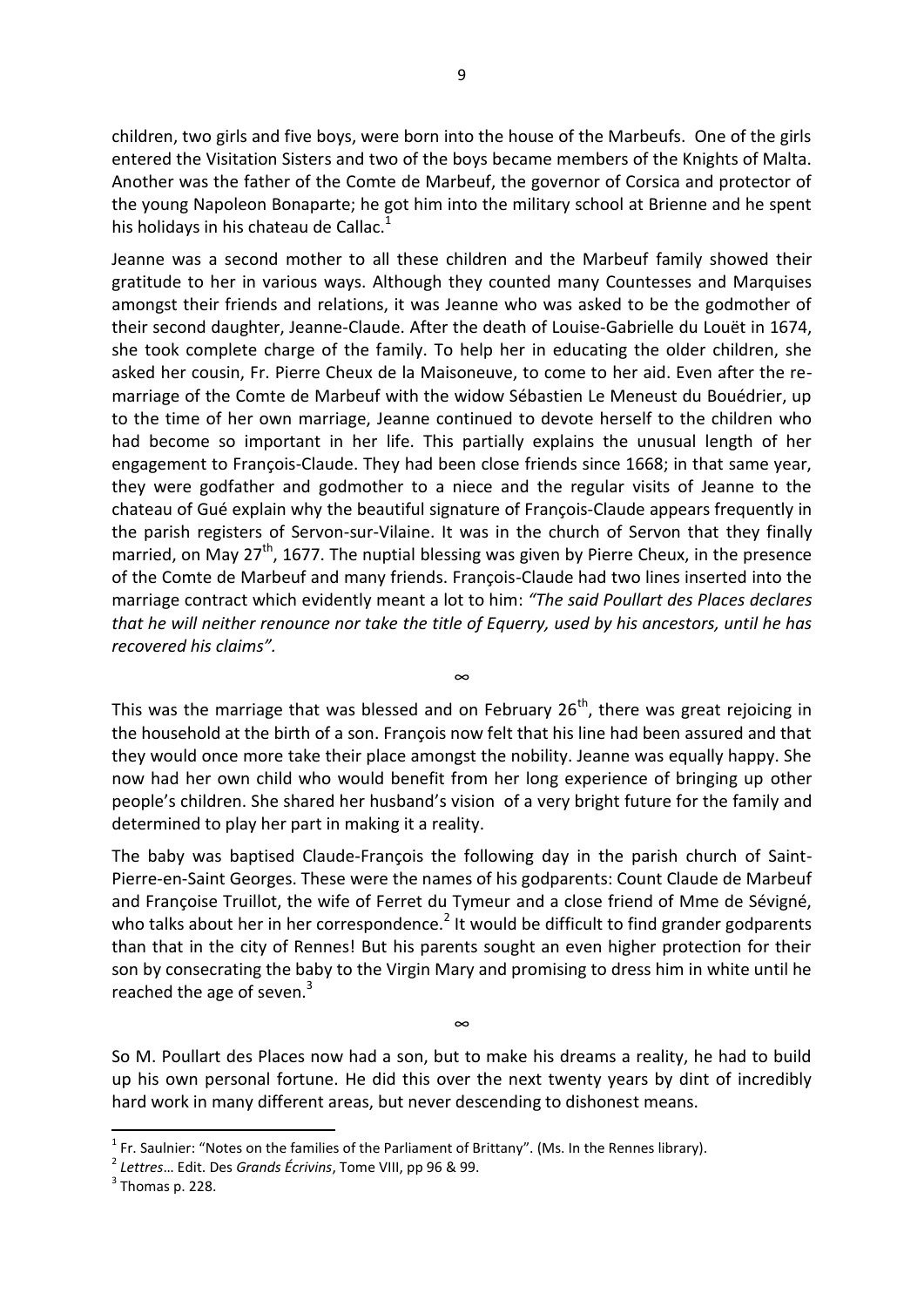In 1685, he bought the office of Guardian of the Coinage. This meant that he spent most of his time at the Mint. The post was not particularly lucrative in itself but it had one great advantage: he was now exempt from paying all taxes.

To the revenue he already received from Saint-Melaine, he now added that of the Abbey of Saint Sauveur of Redon, the priories of Sainte-Croix de Châteaugiron, Saint Nicolas de Montfort, Pléchâtel and, above all, the Diocese of Rennes. In virtue of these positions, Poullart des Places collected tithes, rented the farms of the monks to tenant farmers and looked after the upkeep of the buildings. Being already a specialist in the collection of ecclesiastical rents, he now took on the gathering of some civil taxes. As was the practise of the time, he would buy the right to collect indirect taxes in various parts of Brittany, especially those paid on wine, cider and alcohol.

To work on so many fronts at once demanded an economic use of time, a secretariat, trustworthy assistants and, above all, a great deal of experience. But Poullart des Places was no novice so his business prospered. Nearly every year, he acquired the ownership of one or several houses in Rennes and other surrounding towns. He bought up lands which have today become part of the city of Rennes.

In the archives of lawyers in Rennes, one can still follow, week by week, the extraordinary activity of this man in business, in and around the city. There are many surprises amongst them. For example, on June  $16<sup>th</sup>$ , 1689, there is a lease which contains the signatures of Maître Claude Le Barbier, François-Claude Poullart and Pierre Caris, a tailor. Who could have foreseen that the sons of these men would be intimately associated in the birth of a great spiritual family: Claude-Francois Poullart would be the founder, Michel-Vincent Le Barbier, son of Maître Claude, one of his first collaborators and Pierre Caris, the son of the tailor, his dearest and most faithful supporter.

While her husband multiplied his business interests, Jeanne Le Meneust was still the teacher she had always been since her early years. On August  $20<sup>th</sup>$ , when Claude was 18 months old, she presented him with a little sister. Jeanne-Claude was held over the baptismal font by Claude de Marbeuf, the son of the Count, who would become the restorer of the Abbey of Langonnet,<sup>1</sup> subsequently the property of the Spiritans. The role played by the Marbeuf family in the baptisms of the children of Jeanne and François is worth noting. It shows that their close friendship with Jeanne Le Meneust continued. For the first seven years of their marriage, M. and Mme. Poullart lived very near to the residence of the Count de Marbeuf, and there are several indications to show that Jeanne continued to look after the orphans of Louise-Gabrielle Louët.

When Claude was six years old, in 1685, the family moved from Porte Saint-Georges to the parish of Saint Germain, very close to the House of Parliament and the convent of the Cordeliers. "*His parents took great care with his religious education from a tender age… As is the case with many great saints, his childhood diversions foresaw the state for which God had destined him and the services which, for the good of the Church, he wanted to obtain from him. He passed the time building chapels and erecting small altars. He used the money he received to buy what he saw as necessary ornamentation for them. His great pleasure* 

∞

**.** 

 $1$  Cf the certificates of baptism and death in Le Floch, page 486